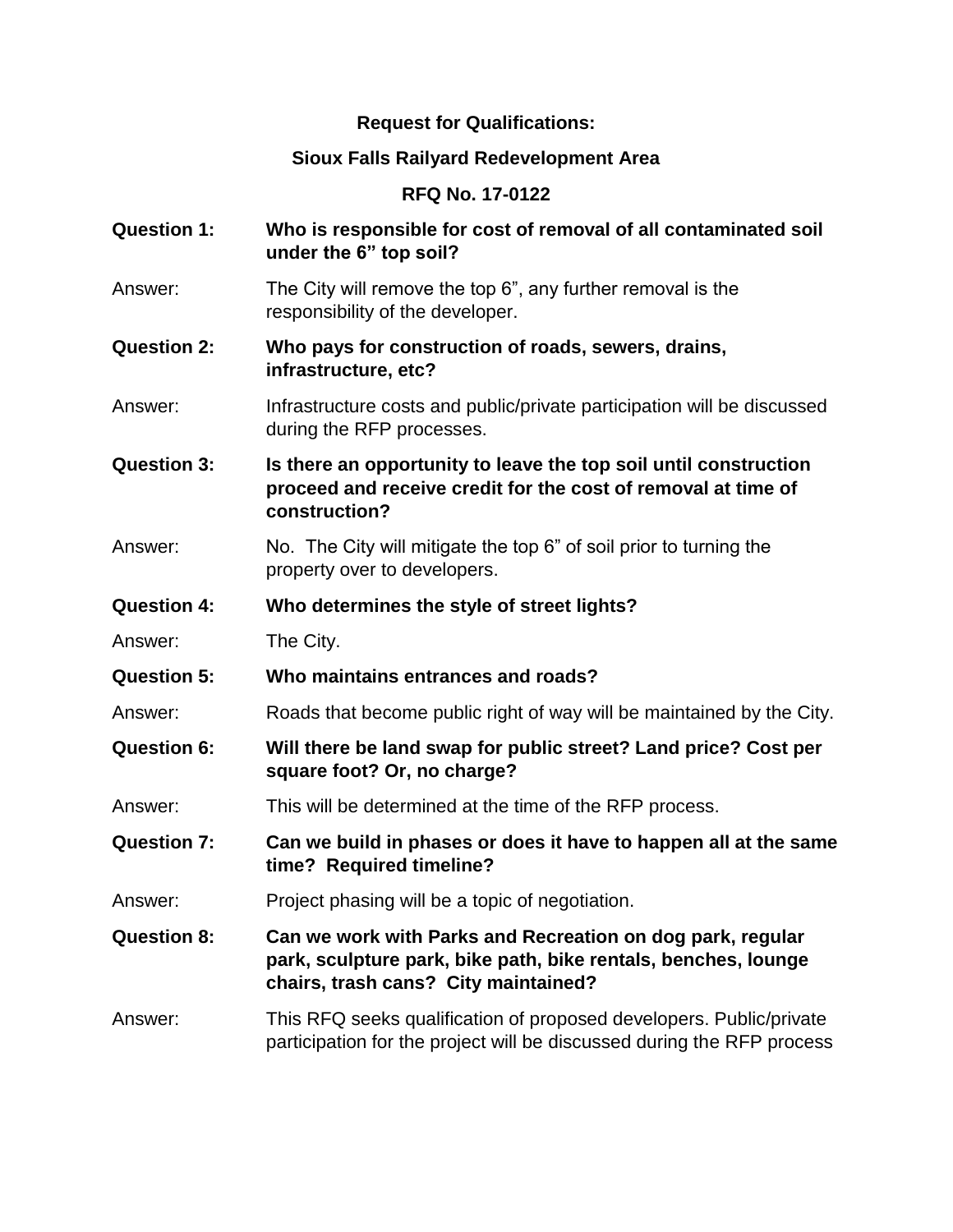| <b>Question 9:</b>  | What is the status of the Phillips family reversionary interest on<br>the railroad property?                                                                                                                                                                                                                |
|---------------------|-------------------------------------------------------------------------------------------------------------------------------------------------------------------------------------------------------------------------------------------------------------------------------------------------------------|
| Answer:             | None of the property in this offering is subject to a reversionary<br>interest.                                                                                                                                                                                                                             |
| <b>Question 10:</b> | Would a TIF be available?                                                                                                                                                                                                                                                                                   |
| Answer:             | The City considers tax increment financing on a project by project<br>basis. Any request would be subject to the appropriate approval<br>process.                                                                                                                                                           |
| <b>Question 11:</b> | Would there be a single point of contact responsible for the<br>RFQ?                                                                                                                                                                                                                                        |
| Answer:             | The single point of contract for the RFQ and Selection process is<br>Kara Scherbring, City of Sioux Falls Finance, 605-367-8832.                                                                                                                                                                            |
| <b>Question 12:</b> | Will the roads and parking spaces be considered public or<br>private?                                                                                                                                                                                                                                       |
| Answer:             | As previously noted, infrastructure costs and public/private<br>participation for the property offered for sale will be discussed during<br>the RFP process. This includes streets and parking spaces within<br>the property to be sold. Anything in public right of way will be<br>maintained by the City. |
| <b>Question 13:</b> | What is the timeline on the removal of the railroad tracks?                                                                                                                                                                                                                                                 |
| Answer:             | The removal is expected to begin in January of 2018.                                                                                                                                                                                                                                                        |
| <b>Question 14:</b> | How long before the BID area is expanded to the East?                                                                                                                                                                                                                                                       |
| Answer:             | The Main Street Business Improvement District (BID) area<br>encompasses the railyard redevelopment area. There are no current<br>plans to expand the BID beyond the existing boundaries.                                                                                                                    |
| <b>Question 15:</b> | What can be developed on the land under the viaduct?                                                                                                                                                                                                                                                        |
| Answer:             | The property under the viaduct is right of way. NO structures will be<br>allowed to be constructed under the viaduct. Access will be allowed<br>under the viaduct to the property between the viaducts.                                                                                                     |
| <b>Question 16:</b> | Are there height restrictions for building and signs? What are<br>the setbacks?                                                                                                                                                                                                                             |
| Answer:             | RE6 form for the DTPUD identifies requirements for height and<br>setback and signage. In addition, buildings constructed as part of the<br>redevelopment must be compatible with the historic nature of the<br>surrounding area and have a similar industrial design.                                       |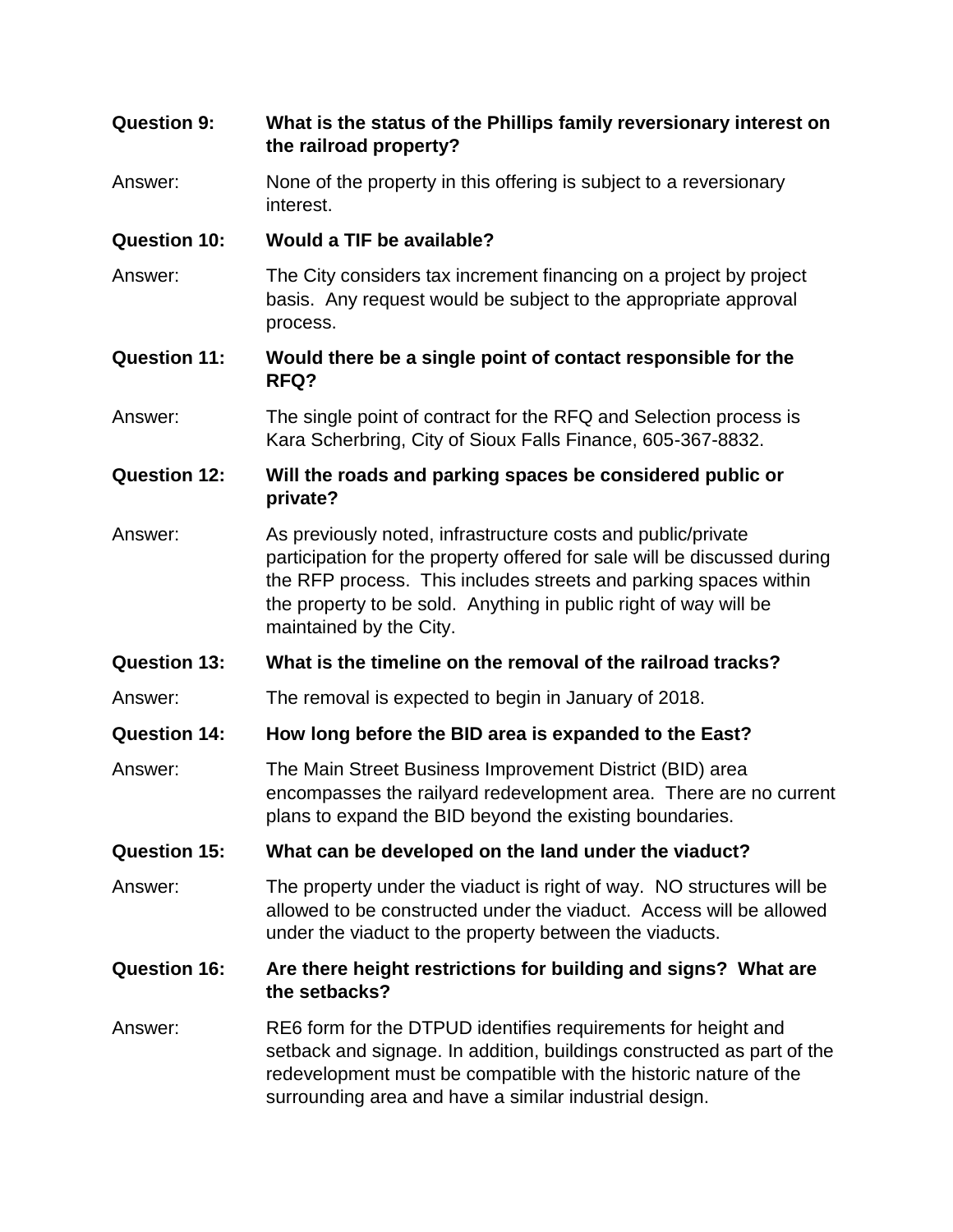| <b>Question 17:</b> | Are there required building materials?                                                                                                                                                                       |
|---------------------|--------------------------------------------------------------------------------------------------------------------------------------------------------------------------------------------------------------|
| Answer:             | Materials for any building should be compatible with those used for<br>adjacent buildings. Rough-sawn wood, rustic shingles, aluminum or<br>vinyl siding, or obvious imitation materials should not be used. |
| <b>Question 18:</b> | Will there be stairwell access from the viaduct to the<br>redevelopment site?                                                                                                                                |
| Answer:             | No.                                                                                                                                                                                                          |
| <b>Question 19:</b> | Who pays for the cost and maintenance of 8 <sup>th</sup> Street sidewalks?                                                                                                                                   |
| Answer:             | Maintenance of sidewalks along 8 <sup>th</sup> Street will be the responsibility of<br>the landowner as required by city ordinance and state law.                                                            |
| <b>Question 20:</b> | Will there be additional crosswalks across 8 <sup>th</sup> Street?                                                                                                                                           |
| Answer:             | Streetscape design and public/private participation will be discussed<br>during the RFP process.                                                                                                             |
| <b>Question 21:</b> | Will there be standards for boulevard trees & shrubs?                                                                                                                                                        |
| Answer:             | Boulevard vegetation must follow city ordinance and Engineering<br>Design Standards.                                                                                                                         |
| <b>Question 22:</b> | What will be the material of the fence along the redevelopment<br>site?                                                                                                                                      |
| Answer:             | A wrought iron fence will be installed by the City along the property<br>line between the redevelopment area and BNSF property. The fence<br>will be 6' high.                                                |
| <b>Question 23:</b> | Is there a plan for set back from remaining tracks for<br>development, landscaping and trees?                                                                                                                |
| Answer:             | Setback from the railroad property line shall be determined by zoning<br>requirements. A landscaping buffer can be proposed during the RFP<br>process.                                                       |
| <b>Question 24:</b> | Is there a drainage plan in place?                                                                                                                                                                           |
| Answer:             | Drainage will be addressed in the redevelopment process.                                                                                                                                                     |
| <b>Question 25:</b> | Will there be access and development and/or restrictions under<br>the viaduct?                                                                                                                               |
| Answer:             | See the answer provided under Question 15.                                                                                                                                                                   |
| <b>Question 26:</b> | Are there signage requirements?                                                                                                                                                                              |
| Answer:             | See the answer provided under Question 16.                                                                                                                                                                   |